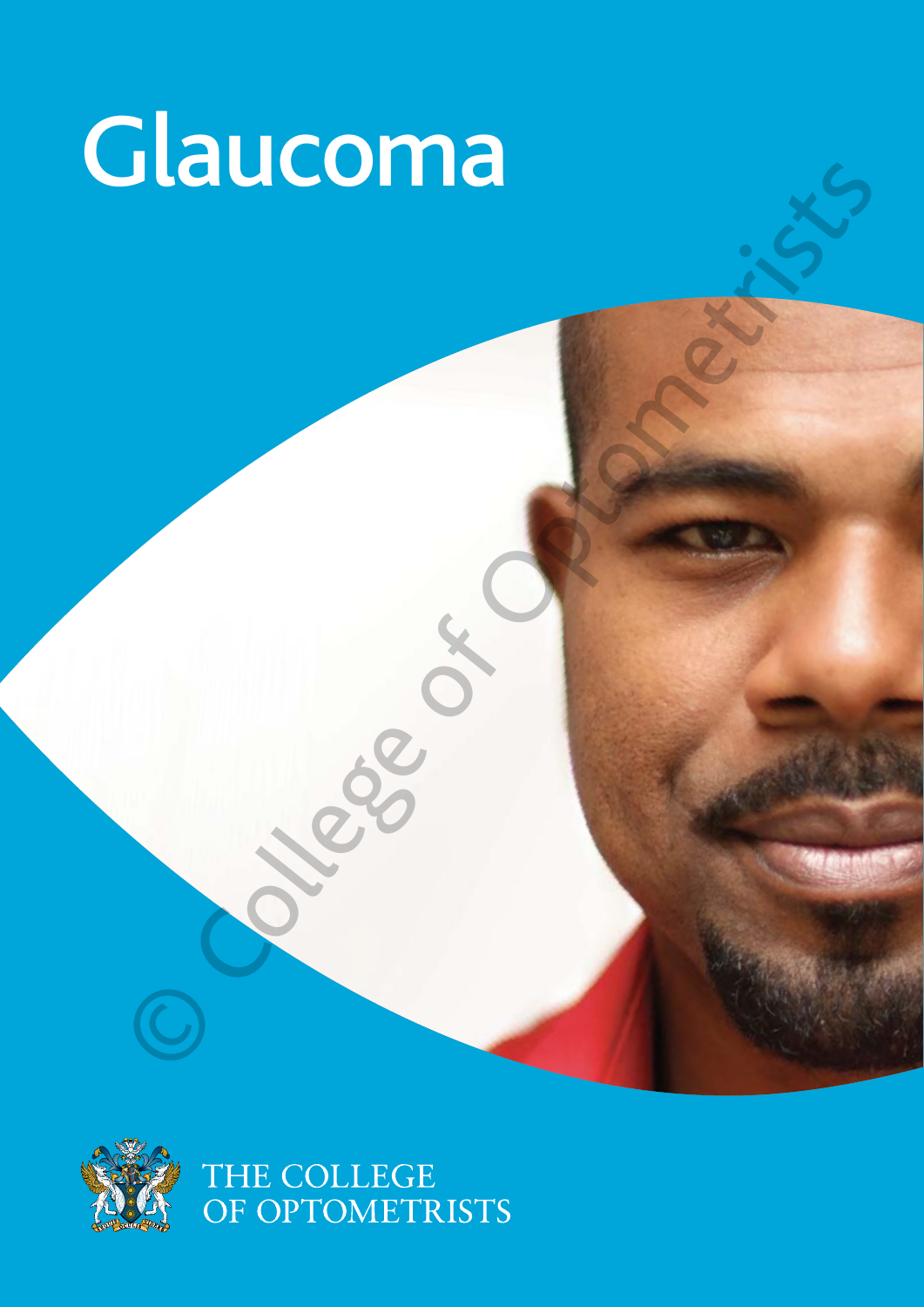# **Overview**

Glaucoma is a group of eye diseases in which the optic nerve, which connects your eye to your brain, is damaged by the pressure of the fluid inside your eye.

This may be because the pressure is higher than normal, or because the nerve is more susceptible to damage from pressure. This may affect one or both of your eyes. There are two main types of glaucoma: chronic glaucoma, which happens slowly; and acute glaucoma which happens quickly. Chronic glaucoma is much more common than acute glaucoma. Notion is a group of eye diseases in which the optic<br>
ve, which connects your eye to your brain, is damaged<br>
the pressure of the fluid inside your eye.<br>
may because the pressure is higher than normal, or because the<br>
is mo

If you have any concerns about the health of your eyes, please visit your local optometrist. Optometrists are the eye health specialists on the high street. An eye examination is a vital health check and should be part of everyone's normal health care.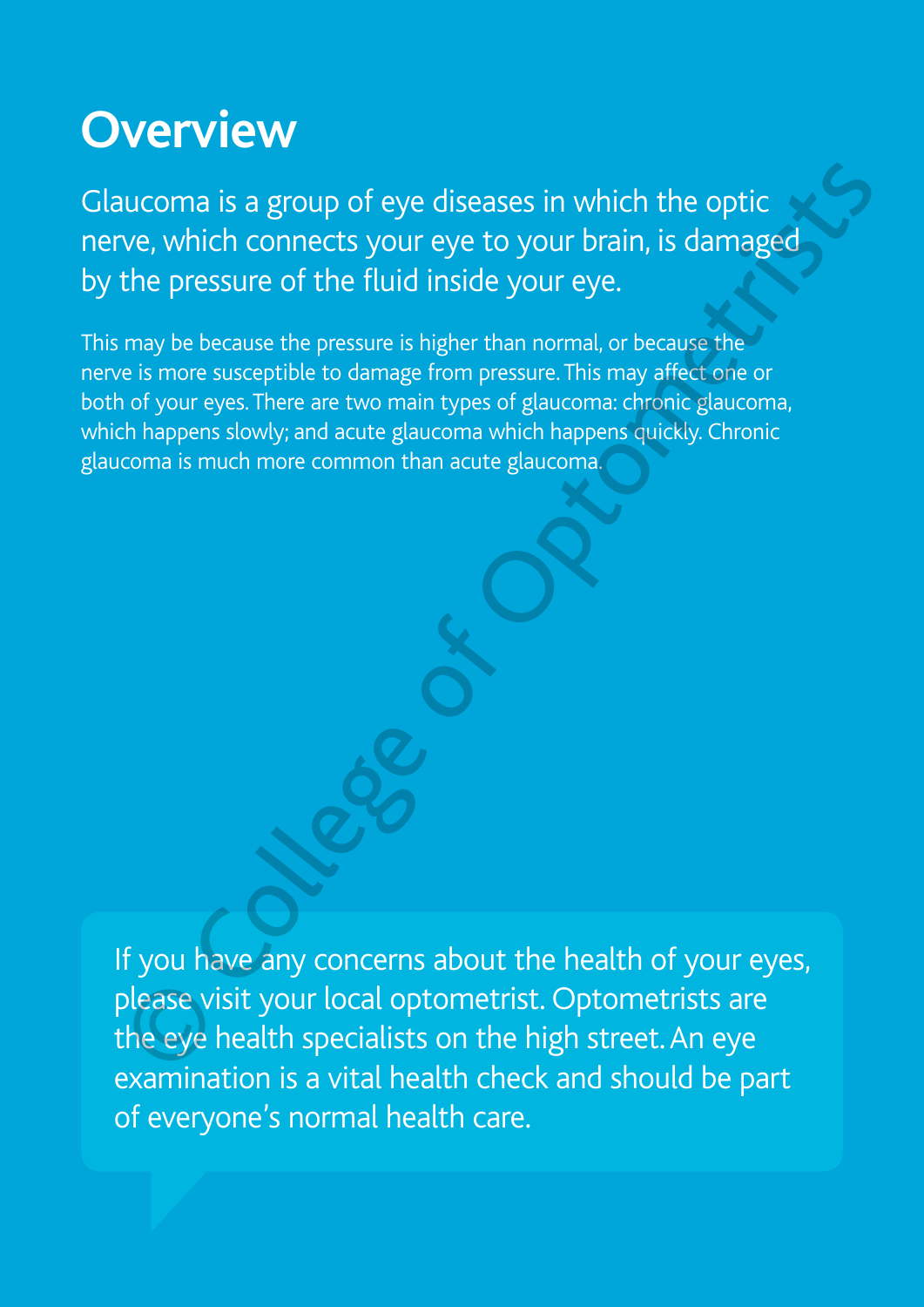The risk of glaucoma increases as

## **Chronic glaucoma**

## **Who is at risk of chronic glaucoma?**

Anyone can develop chronic glaucoma. The risk of developing chronic glaucoma increases if you:

- are aged over 40
- are very short-sighted
- are of African or Caribbean origin
- are closely related to someone with chronic glaucoma
- have raised pressure within your eye. This is called ocular hypertension (OHT).

If one of your parents or children, or a brother or sister, has glaucoma, and you are over 40, the NHS will pay for your eye examination. (In Scotland all eye examinations are provided under the NHS.)

## **How is chronic glaucoma detected?**

Because the early stages of chronic glaucoma do not cause symptoms, the best way to catch it early is to have regular eye examinations.

glaucoma<br>increases as<br>you get older.

Normal With glaucoma



A person with glaucoma may see blurring around the outside of their vision, but this is usually when glaucoma is well advanced. Catch it early to avoid this.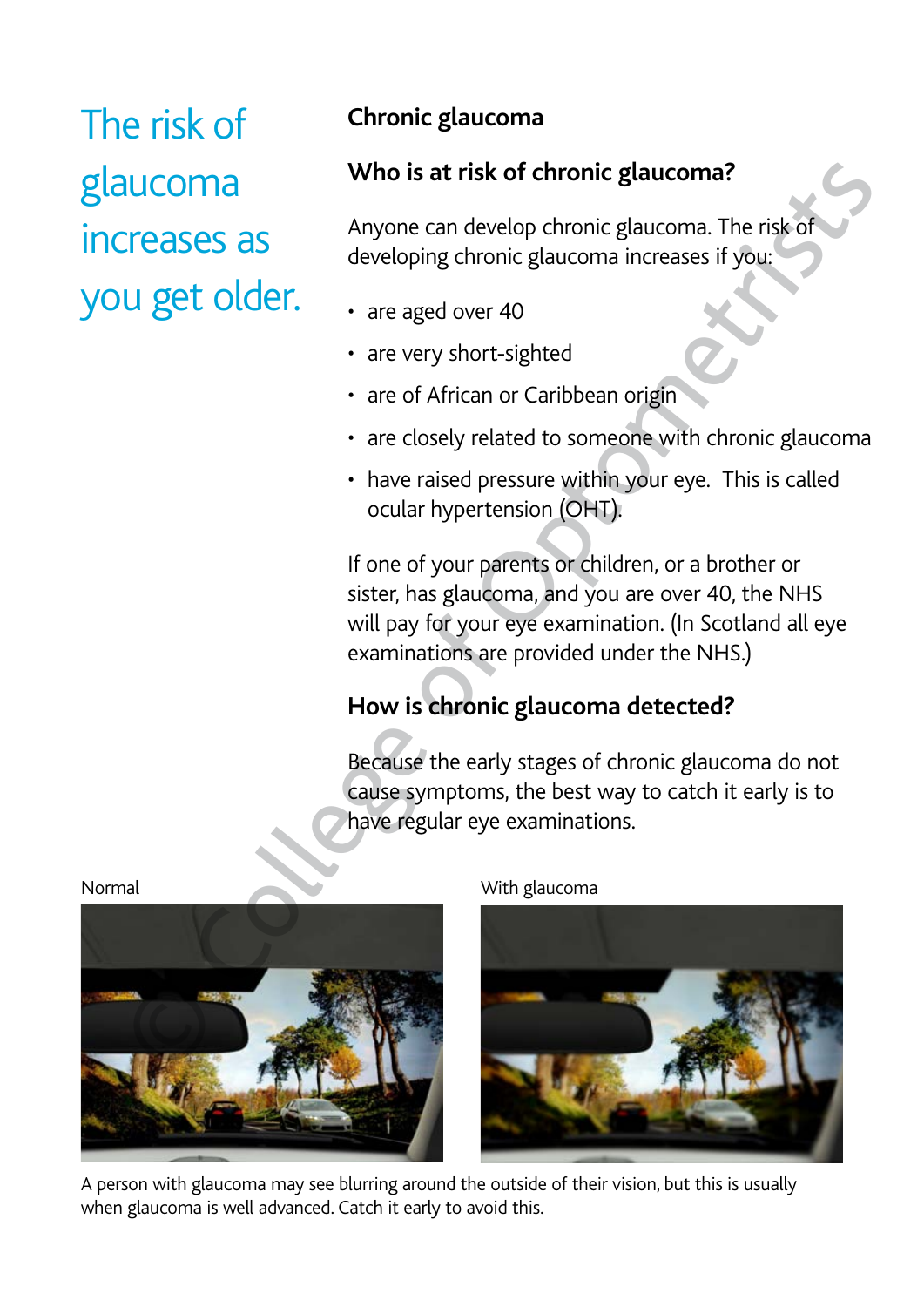There are three main tests to see if you have chronic glaucoma. The first one is where your optometrist looks at the nerve at the back of your eye using an ophthalmoscope, or a slit lamp to shine a light into your eye. They may also take a photograph or a scan of the nerve. This can be useful for future visits, to help them see if things have changed.

The second test is where the optometrist measures the pressure inside your eye. This may be done by using a machine which gently blows a puff of air at your eye, or by numbing your eye with drops and then gently pressing an instrument called a tonometer against it. The tests do not hurt, although the puff of air may make you jump a bit.

The third test is where the optometrist tests how wide your visual field is – how far you can see around you when you are looking straight ahead.

Sometimes you can have chronic glaucoma even if you have normal eye pressure, which is why you will usually have at least two of these three tests. If the results are not clear, you may be asked to do one or more of the tests again on a different day.

## **I have been told that the pressure inside my eye is high, but I do not have glaucoma**

Some people naturally have pressure that is above the normal range, but this pressure does not cause any damage to their eyes. This means they do not have glaucoma. However, they are more likely to develop chronic glaucoma, so your optometrist or ophthalmologist (a specialist eye doctor) will tell you how often you should have this checked. ophthalmoscope, or a slit lamp to shine a light into your eye. They may also<br>take a photograph or a scan of the nerve. This can be useful for future visits,<br>to help them see if things have changed.<br>The second test is where ope, or a slit lamp to shine a light into your eye. They may also<br>graph or a scan of the nerve. This can be useful for future visits,<br>see if things have changed.<br>Est is where the optometrist measures the pressure inside yo

## **What will happen if I have chronic glaucoma?**

If your optometrist suspects that you may have glaucoma, he or she will refer you to an ophthalmologist. If you have chronic glaucoma, you will be given eye drops to use every day. They will reduce the pressure and help control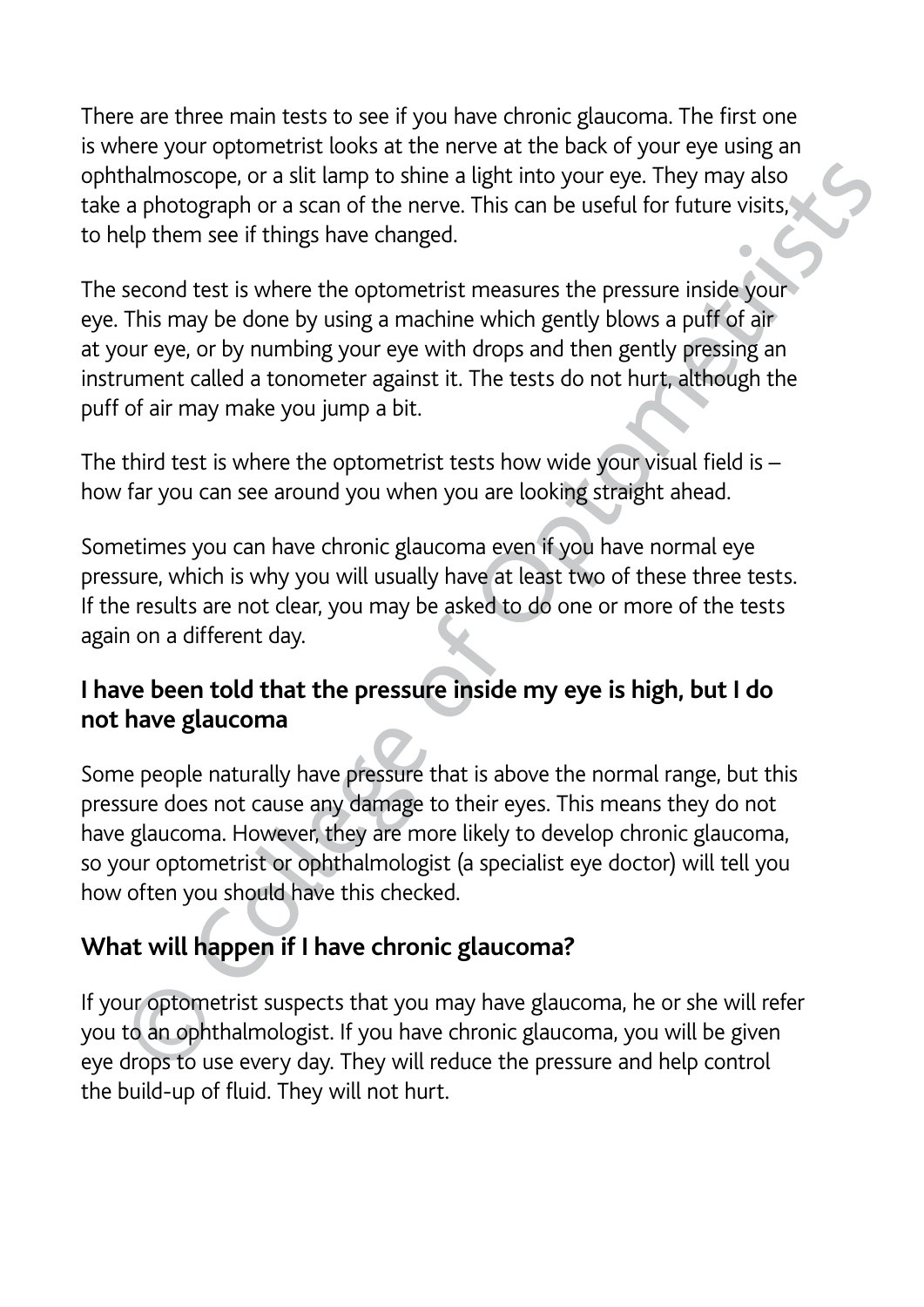Because you will not feel different in any way, you will not be able to tell that the treatment is working. This is why it is very important that you:

- go to your follow-up appointments; and
- keep on using the drops. If you find it hard to use the eye drops, you can get special bottles or holders to make it easier.

In a small number of cases, an ophthalmologist may recommend that you have an operation to help drain away the fluid.

There is no cure for chronic glaucoma but it can be treated effectively, normally with eye drops. Any existing eye damage will probably be permanent, but your sight could get much worse if you stop the treatment. It is very important that you use the eye drops every day, even if you cannot tell that they are helping. This is why it is very important that you:<br>
20 to your follow-up appointments; and<br>
20 to your follow-up appointments; and<br>
20 to your fillow-up appointments; and<br>
20 to your fillow-up appointments; and<br>
20 to use the eye

## **I have glaucoma. Can I drive?**

If you drive a car and have been diagnosed with glaucoma in both eyes, this will affect the amount you can see, and the law says that you must tell the DVLA (Driver and Vehicle Licensing Authority). You may have to take some extra tests, but most people are still allowed to carry on driving. You can find out more at *www.direct.gov.uk/driverhealth*.

## **Acute glaucoma**

This is a type of glaucoma where the drainage channels inside your eye are blocked or damaged in some way. This causes the pressure inside your eye to increase rapidly.

Because chronic glaucoma causes no symptoms at first, if you are at risk you must have regular eye examinations to detect it is why it is very important that you:<br>
to your follow-up appointments; and<br>
ep on using the drops. If you find it hard to<br>
the ethe eye drops, you can get special bottles or<br>
small number of cases, an ophthalmologist may<br>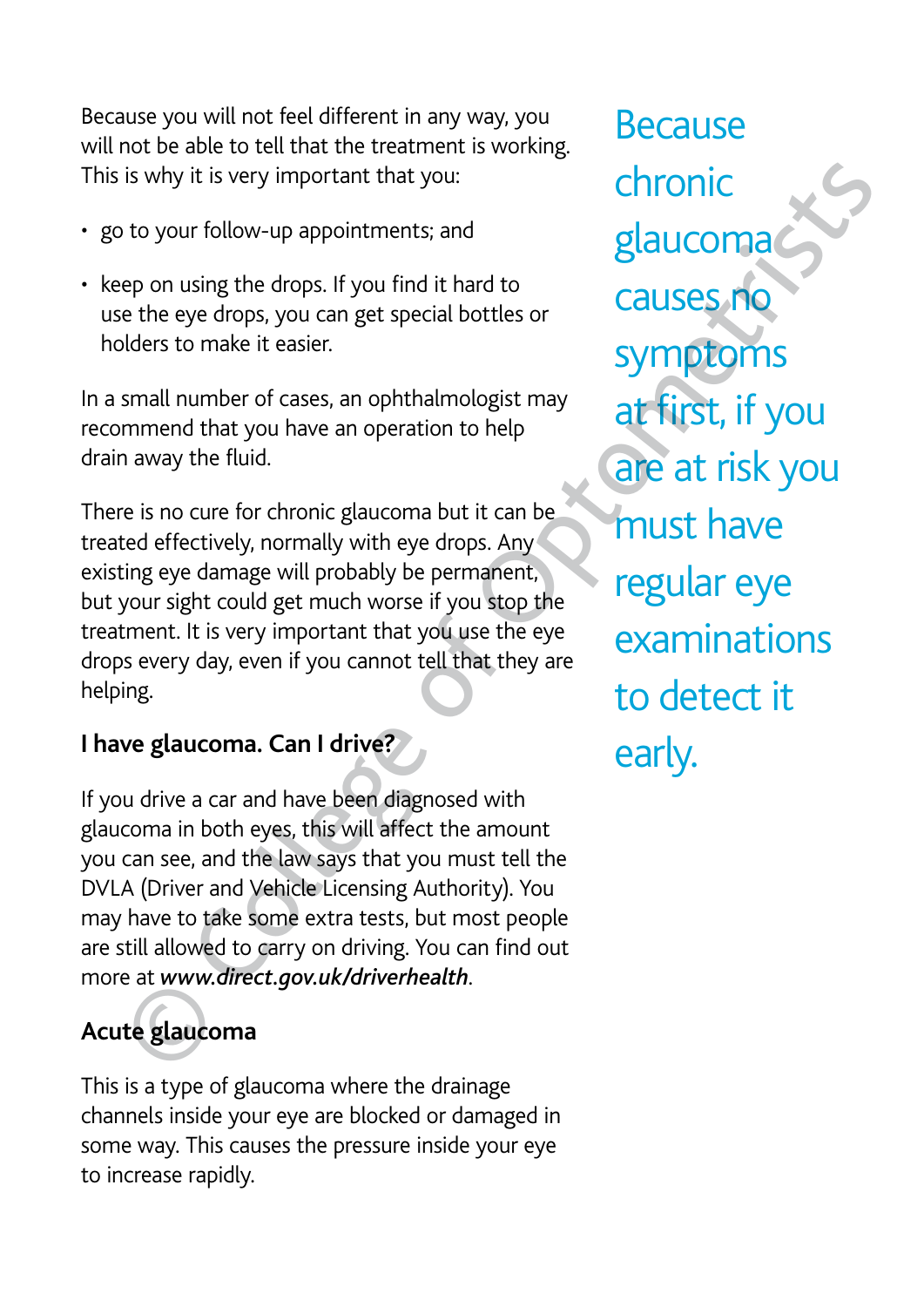Sometimes the increased pressure can come and go, and some people get short bursts of pain and/or discomfort and blurred vision. This can happen when your pupils get bigger, so it may be at night or when you are in a dark area (like the cinema) or when you are reading.

Other symptoms are an ache in the eye which comes and goes, red eyes, or seeing coloured rings around white lights, or it can be a bit like looking through a haze or mist.

If you get these symptoms it is important to act quickly, even if the symptoms appear to go away, as your vision may be damaged each time the symptoms occur.

If you have these symptoms but they have gone away you should see your optometrist as soon as possible and mention that you have had these symptoms. If you have these symptoms and they have **not** gone away you should go to the Accident and Emergency department immediately so that the pain and the pressure in the eye can be relieved. happen when your pupils get bigger, so it may be at night or when you<br>
are in a dark area (like the cinema) or when you are reading.<br>
Other symptoms are an ache in the eye which comes and goes, red eyes,<br>
Or seeing coloure

People who are more likely to get acute glaucoma are:

- people over the age of 40
- • women
- people of East Asian or South Asian origin
- people with a family history of closed-angle glaucoma
-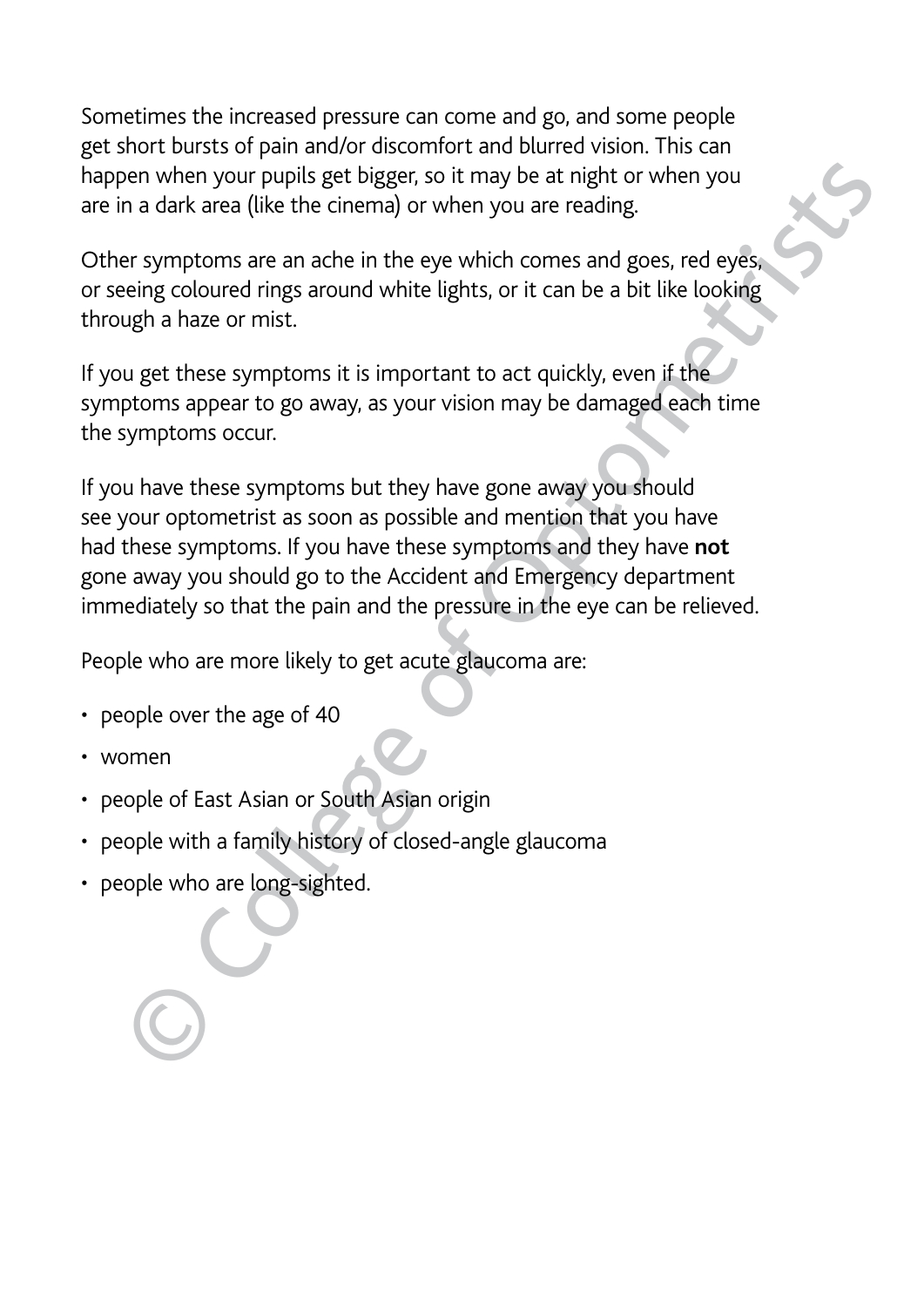For more information, look up glaucoma on the NHS Choices website www.nhs.uk, or phone SightLine, an information, support and advice service provided by the International Glaucoma Association, on 01233 648170, or visit *www.glaucoma-association.com*. Sites website www.filis.tat, of priories agricultie, and<br>
promation, support and advice service provided by the<br>
Frantional Glaucoma-association, on 01233 648170,<br>
Sist www.glaucoma-association.com.<br>
The work of optometris

## For more information, please talk to your local optometrist.

This leaflet is produced by the College of Optometrists, the professional, scientific and examining body for optometry in the UK. Our members use MCOptom or FCOptom after their name. Membership of the College shows their commitment to the very highest clinical, ethical and professional standards. Look for the letters MCOptom or FCOptom to see if your optometrist is a member.

## Please visit *www.lookafteryoureyes.org* for more information.

This information should not replace advice that your optometrist or other relevant health professional would give you.